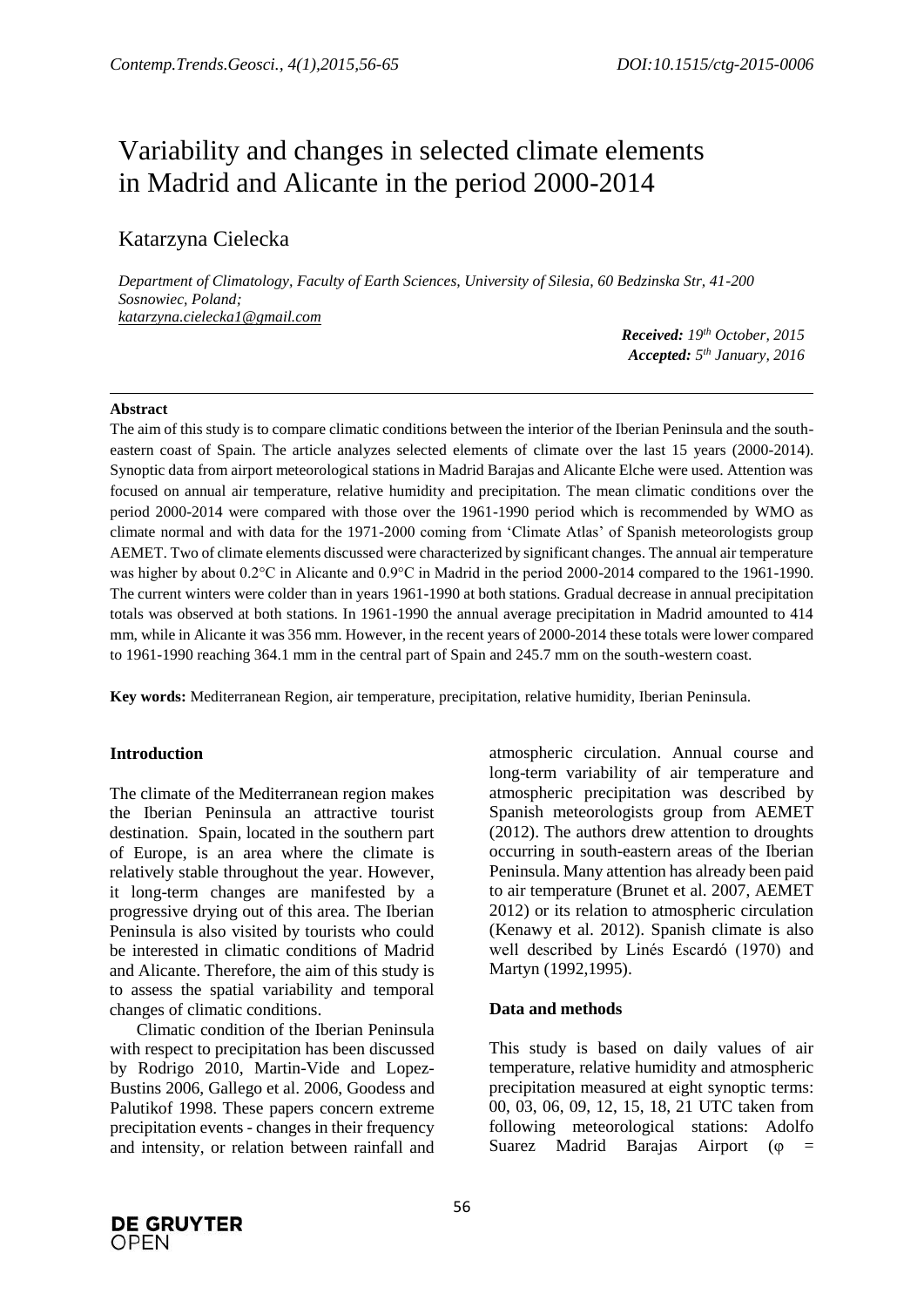40°29'16''N, λ = 3°33'38''W, WMO No 08221, 609 m a.s.l.), and Alicante Elche Airport ( $\varphi = 38^{\circ}16'56''$ N,  $\lambda = 0^{\circ}33'29''$ W, WMO No 08360, 43 m a.s.l.) (Fig. 1).

The data covers the period from December 1999 to December 2014 and comes from OGIMET database (Valor and López 2015). The series of relative humidity for the station in Alicante was incomplete. The periods with missing data (08.12.2000, 14.12.2000, 09.05.2000, 04.12.2002, 05.12.2002, 06.12.2002, 31.07.2006, 01.08.2006, 30.10.2008, 18.03.2009, 19.03.2009, 29.03.2009, 30.03.2009, 24.03.2010) were excluded from the analysis. The gaps were not possible to be filled in due to lack of available data. In case of air temperature and precipitation, the gaps in data were completed by data from ECA&D database (Klein Tank et al. 2012). To do so data from neighbouring stations were used (08224 Madrid Getafe, 08359 Alicante).

This sub-daily data were used to calculate annual air temperature (T), monthly averages air temperature, extremes of air temperature  $(T_{min}/T_{max})$  and daily air temperature range (DTR). The set of percentiles (99, 90, 75, 50, 25, 10 and 1 percentile) were also calculated from daily values on monthly scale. In the case

of relative humidity (RH), the annual, monthly and minimum values were analyzed. Additionally, the number of dry days defined as days with humidity  $f_{min} \leq 50\%$ , and very dry days with minimum relative humidity  $\leq 30\%$ , were calculated. Annual totals of precipitation, monthly averages and its extremes were also researched.

Moreover anomalies of air temperature and precipitation in the period 2000-2014 from the climatic norms of 1961-1990 (WMO 1996) and 1971-2000 (AEMET 2012) were calculated for both stations.

# **Air temperature**

#### *Annual air temperature*

The annual air temperature in the period 2000- 2014 amounted to 14.8°C in Madrid, while in Alicante 18.1°C (Tab. 1). The south-east coast was warmer by about 3.3°C than the interior of Spain in recent period. The reason for lower air temperature in Madrid is its height above sea level. This station is located 566 m higher than Alicante. In turn, the mild conditions of the Mediterranean Sea have influence on higher air temperature at the Alicante station.



**Fig.1.** Location of meteorological stations: Madrid Barajas and Alicante Elche in the Iberian Peninsula.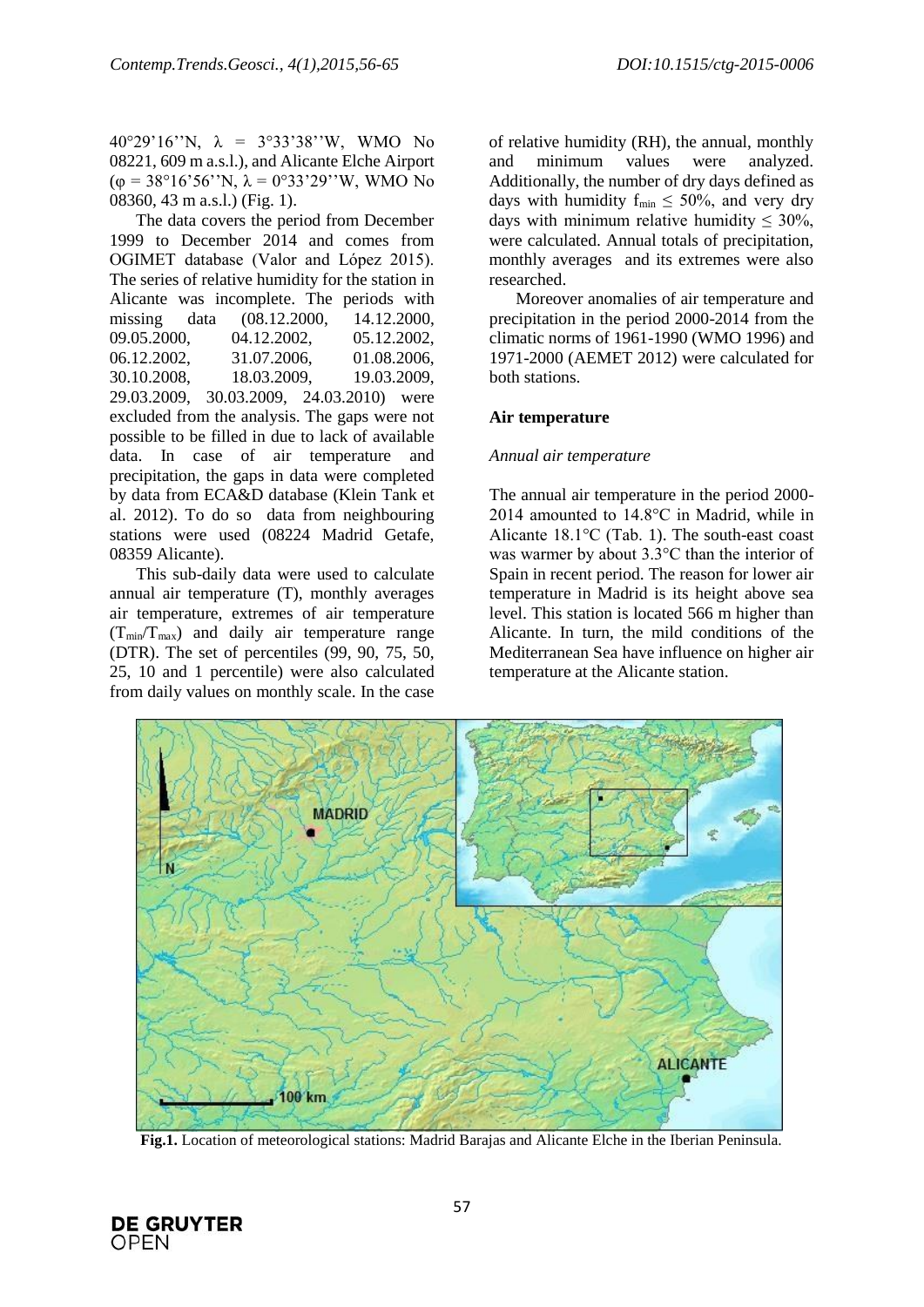**Tab.1.** Monthly and annual average air temperature [°C] in period 1961-1990 and 2000-2014.

|          | Period                 | L      | П      | Ш      | VI     | V      | VI     | VII    | VIII   | IX     | X      | XI     | XII    | I-XII  |
|----------|------------------------|--------|--------|--------|--------|--------|--------|--------|--------|--------|--------|--------|--------|--------|
| Alicante | 1961-1990              | 11.6   | 12.4   | 13.7   | 15.7   | 18.6   | 22.1   | 25.1   | 25.5   | 23.3   | 19.2   | 14.9   | 12.1   | 17.9   |
|          | 2000-2014              | 11.2   | 11.6   | 13.8   | 16.0   | 19.1   | 23.3   | 25.8   | 26.2   | 23.5   | 19.8   | 14.7   | 11.8   | 18.1   |
|          | Deviation from normals | $-0.4$ | $-0.8$ | $+0.1$ | $+0.3$ | $+0.5$ | $+1.2$ | $+0.7$ | $+0.7$ | $+0.2$ | $+0.6$ | $-0.2$ | $-0.3$ | $+0.2$ |
| Madrid   | 1961-1990              | 5.5    | 7.0    | 9.3    | 11.6   | 15.5   | 20.4   | 24.3   | 23.8   | 20.3   | 14.5   | 8.9    | 5.9    | 13.9   |
|          | 2000-2014              | 5.4    | 6.7    | 10.1   | 12.9   | 17.1   | 23.2   | 25.9   | 25.5   | 20.9   | 15.1   | 9.1    | 5.5    | 14.8   |
|          | Deviation from normals | $-0.1$ | $-0.3$ | $+0.8$ | $+1.3$ | $+1.6$ | $+2.8$ | $+1.6$ | $+1.7$ | $+0.6$ | $+0.6$ | $+0.2$ | $-0.4$ | $+0.9$ |

#### *Monthly air temperature*

The highest monthly average air temperature in Madrid usually occurs in July (25.9°C) while in Alicante in August (26.2°C). At the Madrid station, January is usually the coldest month of year (5.4°C). In Alicante, the minimum of air temperature occurs, similar like in Madrid, in the first month of the year  $(11.2^{\circ}C)$  (Tab. 1). According to Martyn (1995) on the south-east coasts of the Valencia and Murcia Province, the average air temperature in January reach similar value of 10°C in January.

#### *Percentiles of daily air temperature*

Extreme of probabilistic characteristics (99th and 1st percentiles) calculated for January indicate that daily temperature may either exceed 11.6°C (Madrid) and 17.8°C (Alicante) or be lower than -2.7°C (Madrid) and 3.2°C (Alicante) once a 100 days. In July, this characteristics can reach 30.5°C (Madrid) or 28.7 $\rm{°C}$  (Alicante) in case of 99<sup>th</sup> percentiles and 17.5°C (Madrid) and 22.4°C (Alicante) in case of  $1<sup>st</sup>$  percentile (Fig. 2).

#### *Maximum and minimum daily air temperature*

According to Martyn (1995), the absolute maximum air temperature on the Iberian Peninsula can reach 50°C and it can amount to 42°C in Madrid. In the research period (2000- 2014) the highest maximum temperature

reached 40.9 $\degree$ C in Madrid (10<sup>th</sup> of August 2012) and 39.1 $\degree$ C in Alicante (27<sup>th</sup> July 2003). The minimum air temperature on the Iberian Peninsula may be as low as -30°C which was noted in Calamocha in the Iberian Mountains (Martyn 1995). In the research period the absolute minimum of air temperature was much higher, equaling to  $-10.5^{\circ}$ C (17<sup>th</sup> December 2012) in Madrid and -1.9°C (31<sup>st</sup> January 2005) in Alicante.

#### *Daily temperature range (DTR).*

The difference in climatic conditions of the stations are well depicted by daily temperature range which was calculated for every month in the period 2000-2014. Daily temperature range (or DTR) is defined as the difference between average maximum and minimum temperature (Del Rio et al. 2007). Daily temperature range varied from 9.5°C in January to 16.7°C in July at the Madrid station and from 8.9°C (July-September) to 10.3°C in March at Alicante station. The DTR increased progressively along with the increase in the distance from large water reservoirs. Daily temperature range also appears to be a appropriate gauge of climate variability and change (Braganza et al. 2004). The greatest differences between the stations in daily temperature range occurred in the summer months (June-August). In Madrid, the high DTR was found in June (16.2°C), July (16.7°C) and August (16.4°C) while in Alicante, in the same months, the DTR was lower reaching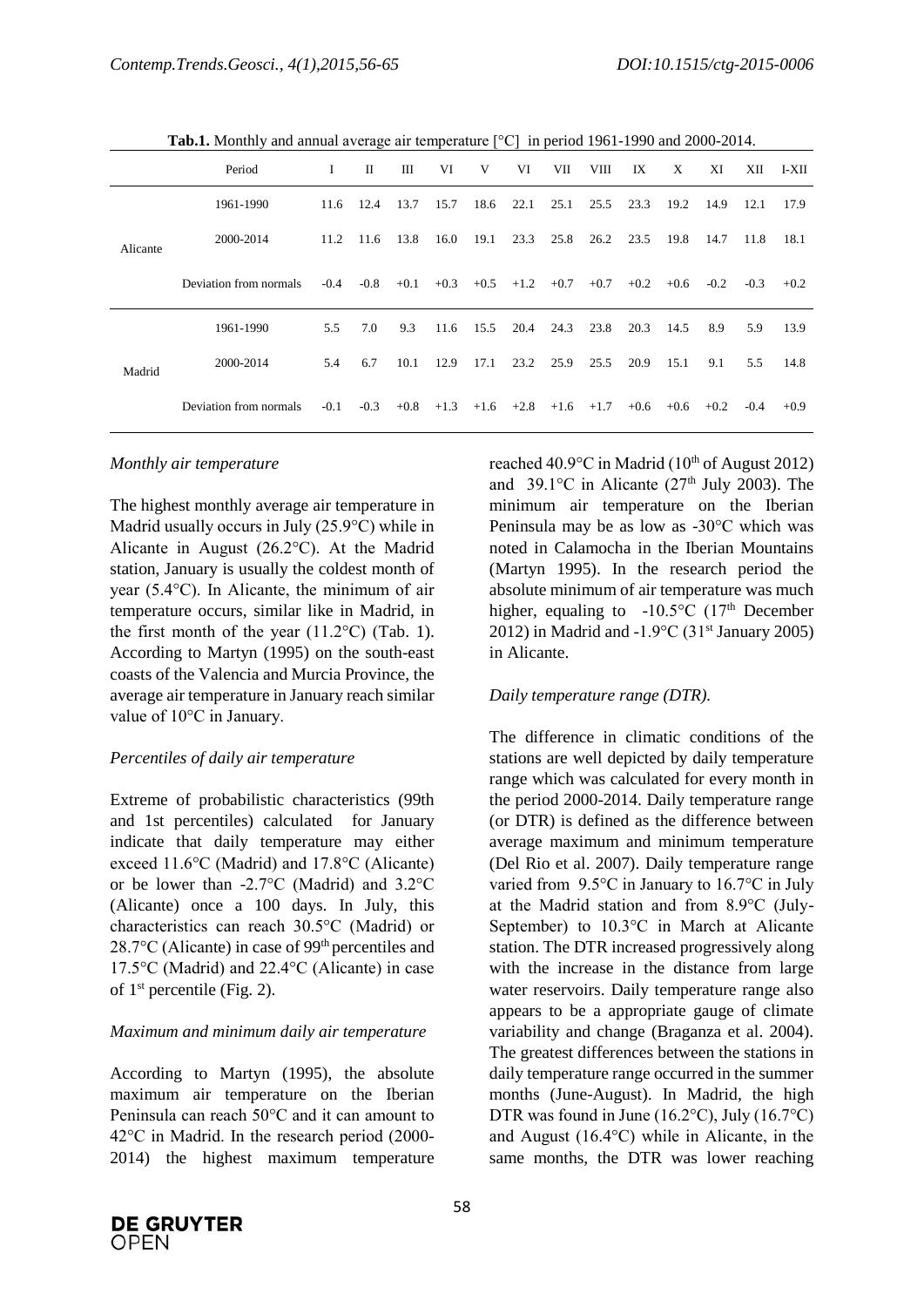9.6°C (June), 8.9°C (July) and 8.9°C (August) (Fig. 3). The high DTR in the summer and low DTR in autumn-winter period are a typical feature of Mediterranean climate well represented by Madrid. The annual course of DTR in Alicante is rather flat.



2000-2014



59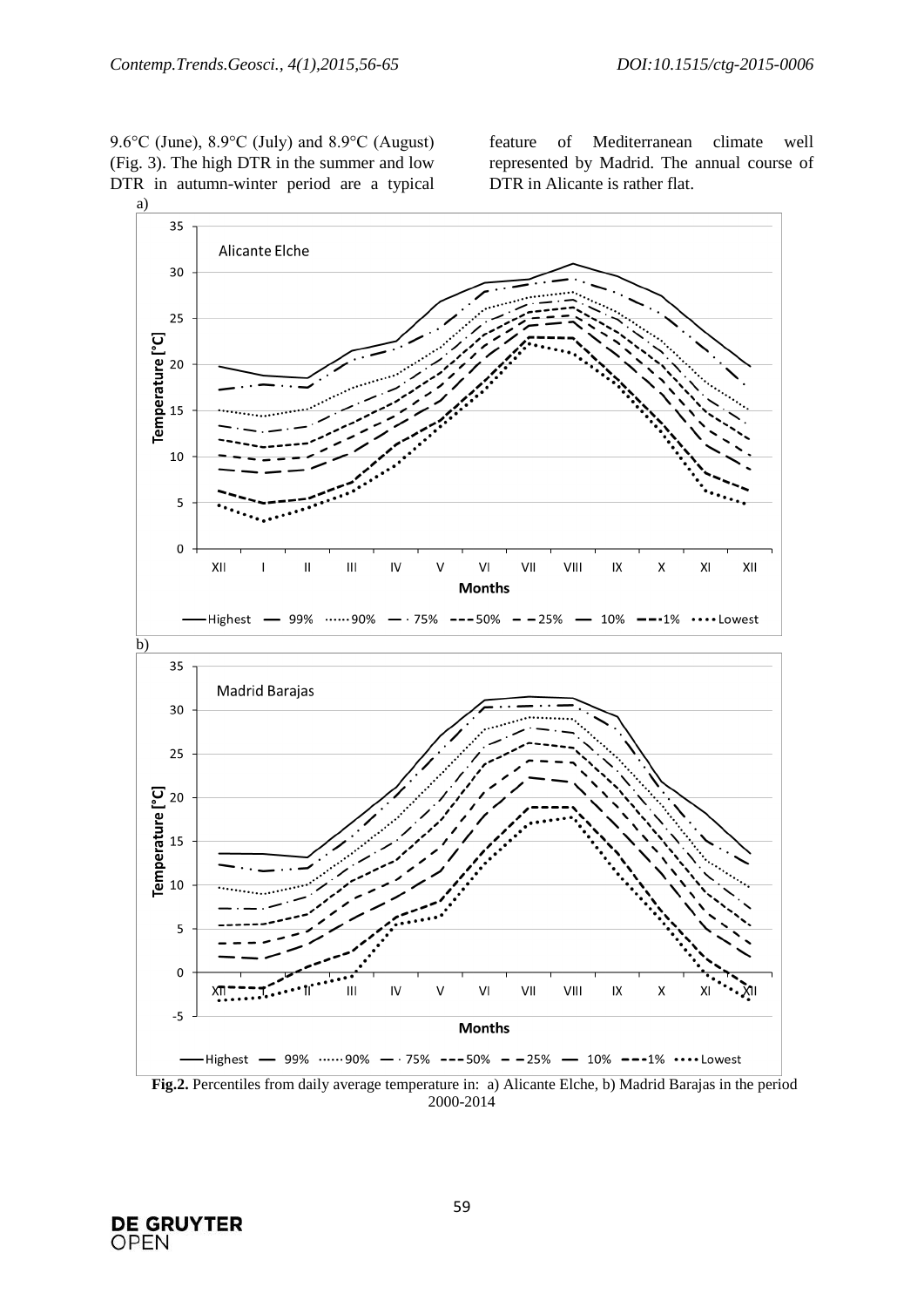

**Fig.3.** Annual course of daily temperature range in period 2000-2014.

# **Relative humidity (RH)**

#### *Annual relative humidity*

Annual RH in Madrid (57%) is slightly lower than in Alicante (63%) however differences in monthly averages are notable in summer months. In Madrid summer RH (on average 36%) is about 26% lower than in Alicante (on average 62%). In winter the difference does not exceed 11% and it results from 74% in Madrid and 63% in Alicante (Fig. 4).

#### *Minimum relative humidity*

Exceptionally low RH amounting only to 3% in Alicante was noted on 31<sup>st</sup> January 2003. Absolute minimum in Madrid reached hardly higher value of 5% and was recorded on 1<sup>st</sup> August 2012. This extremely low value of relative humidity in Alicante occurred at 15 UTC during strong winds from NNW  $(14 \text{m s}^{-1})$ which descended from the surrounding hills to the coast and caused foehn effect. This wind resulted from the large pressure gradient between low-pressure area (994 hPa) located over Gulf of Lion and the strong Atlantic highpressure area (1046 hPa) with center located to the north of Madeira.

#### *The number of dry and very dry days*

In Madrid dry days constitute about 72% of days in the year (265 dry days). The frequency of very dry days is also high reaching 157 days in the year (43%). In Alicante the number of these days amounted to 217 dry days (59%) and 61 very dry days (16%) (Tab. 2).

In Madrid monthly number of dry days is very high from May to September (27-31 days) and they occur almost every day in July and August. The least number of dry days usually occur in November, December and January. In Alicante, monthly number of dry days vary between 15 days in September to 21 days both in March and June. In Madrid a gradual increase in the number of dry days was observed from May to August and decrease from October to January. In Alicante the frequency of dry days did not change significantly in the annual course. A slight decrease in their frequency was observed from July (17 days) to September (15 days) (Tab. 2). In Alicante very dry days occurred very rarely and were characterised by low annual range varying from 2 in December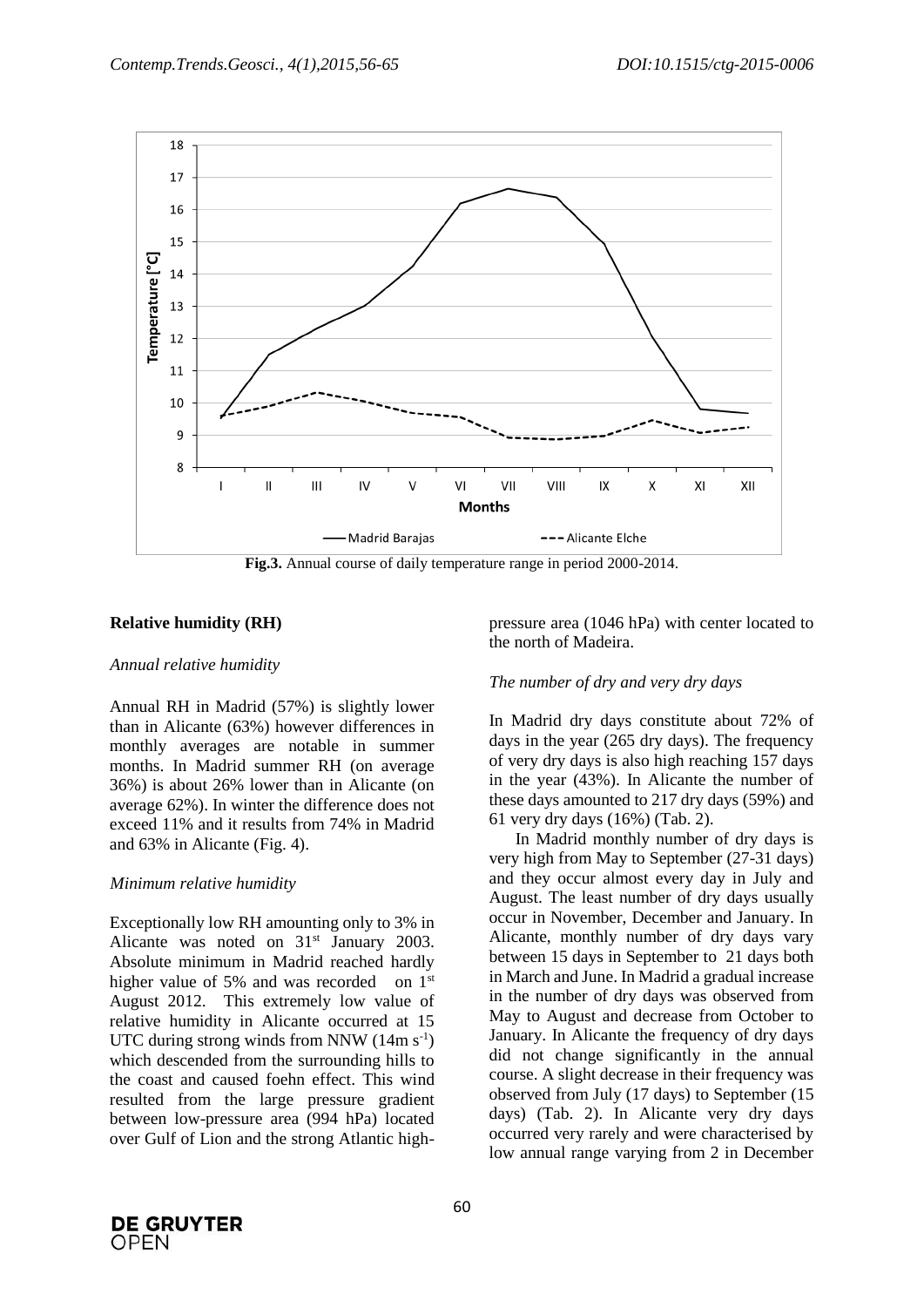to 8 in March in the research period. Lower air humidity in Madrid translated into much higher number of very dry days. The average number of these days ranged from 25 to 30 days between June and August. They were also quite frequent in September (22 days) and May (15 days). In the remaining months, very dry days varied from 1 day in December and January to 10 days in April (Tab. 2).

#### **Precipitation**

#### *Annual precipitation*

According to Martyn (1995), on the Mediterranean coast the annual average precipitation amounts to around 200 mm. In years 2000-2014 the annual average total of atmospheric precipitation in Alicante was 245.7 mm, while in Madrid it was 364.1 mm (Tab. 3).

**Tab.2.** The average of number of dry days ( $f_{\text{min}} \le 50\%$ ) and very dry days ( $f_{\text{min}} \le 30\%$ ) noted at Madrid and Alicante stations in particular months in 2000-2014.

| Dry days |               |                |    |                 |        |    |                |                |    |                |                |                |       |
|----------|---------------|----------------|----|-----------------|--------|----|----------------|----------------|----|----------------|----------------|----------------|-------|
| Station  | I             | $\rm II$       | Ш  | IV              | V      | VI | VII            | <b>VIII</b>    | IX | X              | XI             | XII            | I-XII |
| Alicante | 19            | 18             | 21 | 19              | $20\,$ | 21 | 17             | 15             | 15 | 16             | 18             | 18             | 217   |
| Madrid   | 11            | 17             | 22 | 23              | 27     | 29 | 31             | 31             | 28 | 21             | 14             | 11             | 265   |
|          | Very dry days |                |    |                 |        |    |                |                |    |                |                |                |       |
| Station  | I             | $\rm II$       | Ш  | IV              | V      | VI | VII            | <b>VIII</b>    | IX | X              | XI             | XII            | I-XII |
| Alicante | 5             | 6              | 8  | $7\phantom{.0}$ | 6      | 6  | $\overline{4}$ | $\overline{4}$ | 3  | $\overline{4}$ | 5              | $\mathfrak{2}$ | 60    |
| Madrid   | 1             | $\overline{4}$ | 9  | 10              | 15     | 25 | 30             | 30             | 22 | $\tau$         | $\overline{2}$ | 1              | 157   |



**Fig.4.** Annual course of relative humidity in the period 2000-2014.

**DE GRUYTER OPEN**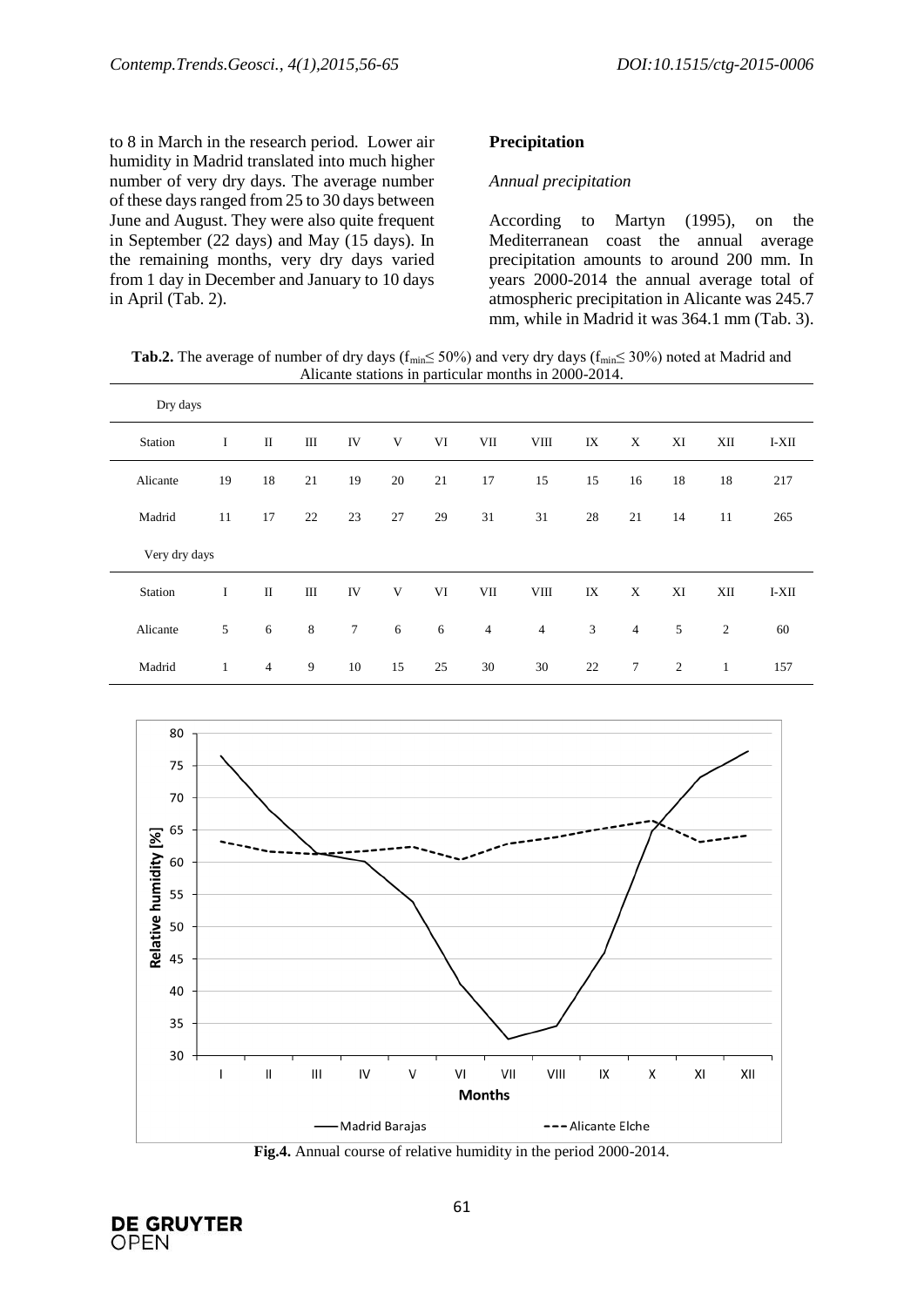Annual average precipitation in Spain shows high spatial variability. Highest values (above 2200 mm) are seen in the mountainous areas of north-eastern Continental Portugal, in the northeast of Navarra and in some areas of the south-western Galicia. In period 1971-2000, the highest annual rainfall was noted in Vigo (1920 mm), San Sebastian (1565 mm), Bilbao (1155 mm) and Santander (1136 mm). The lowest annual precipitation was recorded in the southeast of Spain, especially in the provinces of Almeria (196 mm), Murcia (300 mm) and Alicante (336 mm) (Tab. 4). Low precipitation in the east coast of Spain is caused by, dominating summer, south-eastern winds blowing from over the Sahara Desert. The air masses drifted by this winds have relatively low water vapour content due to their short track over a narrow strip of the Mediterranean Sea. Therefore, those winds are very dry and contain a lot of dust from the African desert (Martyn 1992).

# *Monthly precipitation*

Currently in Madrid (2000-2014), the highest monthly precipitation, occurs in October (64.2 mm) and November (45.1 mm) as in Alicante

(October 36.7 mm, November 32.8 mm). Equally high precipitation totals are also noted in September (35.8 mm). At both stations summer is the driest season. In Alicante, June, July and August precipitation amounted to 5.9 mm, 3.5 mm and 7.3 mm, respectively. In Madrid, in the same part of the year, monthly precipitation amounted to 17.7 mm (June), 5.6 mm (July) and 5.3 mm (August) (Tab. 3).

# *The maximum daily precipitation*

In the period 2000-2014, despite relatively low monthly precipitation totals, very high daily precipitation was recorded. In Madrid the maximum daily precipitation amounting to 57.3 mm was recorded on 22<sup>nd</sup> September 2008. In Alicante absolute daily maximum occurred on 28th September 2009 one and reached 58.8 mm. On 28th September 2009 Spain was located between a thermal low-pressure system located over the Sahara Desert, and low-pressure system situated close to Ireland which caused abundant precipitation over the whole east coast of Iberian Peninsula. The maximum daily precipitation in Madrid occurred under an influence of cyclonic trough extending from the west coast of the Iberian Peninsula throughout

| Station  | <b>THONG</b> MORTHLY and annual average precipitation [11111] in period 1901 1990 and 2000 201 i.<br>Period |      | П    | Ш    | VI   | V    | VI   | VІІ | VIII | IX   | X    | XI   | XII  | I-XII |
|----------|-------------------------------------------------------------------------------------------------------------|------|------|------|------|------|------|-----|------|------|------|------|------|-------|
| Alicante | 1961-1990                                                                                                   | 20.0 | 27.0 | 25.0 | 34.0 | 32.0 | 23.0 | 4.0 | 8.0  | 41.0 | 66.0 | 42.0 | 34.0 | 356.0 |
|          | 2000-2014                                                                                                   | 19.5 | 12.0 | 18.3 | 29.4 | 24.0 | 5.9  | 3.5 | 7.3  | 35.8 | 36.7 | 32.8 | 19.7 | 245.7 |
|          | % of Normals                                                                                                | 97   | 45   | 73   | 87   | 75   | 26   | 88  | 92   | 87   | 56   | 78   | 58   | 69    |
| Madrid   | 1961-1990                                                                                                   | 42.0 | 45.0 | 30.0 | 45.0 | 39.0 | 26   | 9.0 | 9.0  | 28.0 | 38.0 | 59.0 | 44.0 | 414.0 |
|          | 2000-2014                                                                                                   | 28.2 | 32.5 | 33.1 | 35.4 | 36.2 | 17.7 | 5.6 | 5.3  | 23.7 | 64.2 | 45.1 | 36.1 | 364.1 |
|          | % of Normals                                                                                                | 67   | 72   | 111  | 79   | 93   | 68   | 62  | 59   | 85   | 169  | 77   | 82   | 88    |

**Tab.3.** Monthly and annual average precipitation [mm] in period 1961-1990 and 2000-2014.

**Tab.4.** Annual precipitation totals [mm] in Spain in the period 1971-2000 (AEMET 2012).

| Station               | Pavg.  | Max    | Year | Station         | Pavg  | Min   | year |
|-----------------------|--------|--------|------|-----------------|-------|-------|------|
| Vigo/Peinador         | 1919.7 | 2494.1 | 1977 | Almeria Airport | 195.9 | 64.9  | 1998 |
| San Sebastian         | 1564.8 | 2206.3 | 1979 | Murcia          | 300.6 | 115.2 | 1995 |
| <b>Bilbao Airport</b> | 1155.1 | 1571.1 | 1979 | Alicante        | 335.7 | 108.9 | 1995 |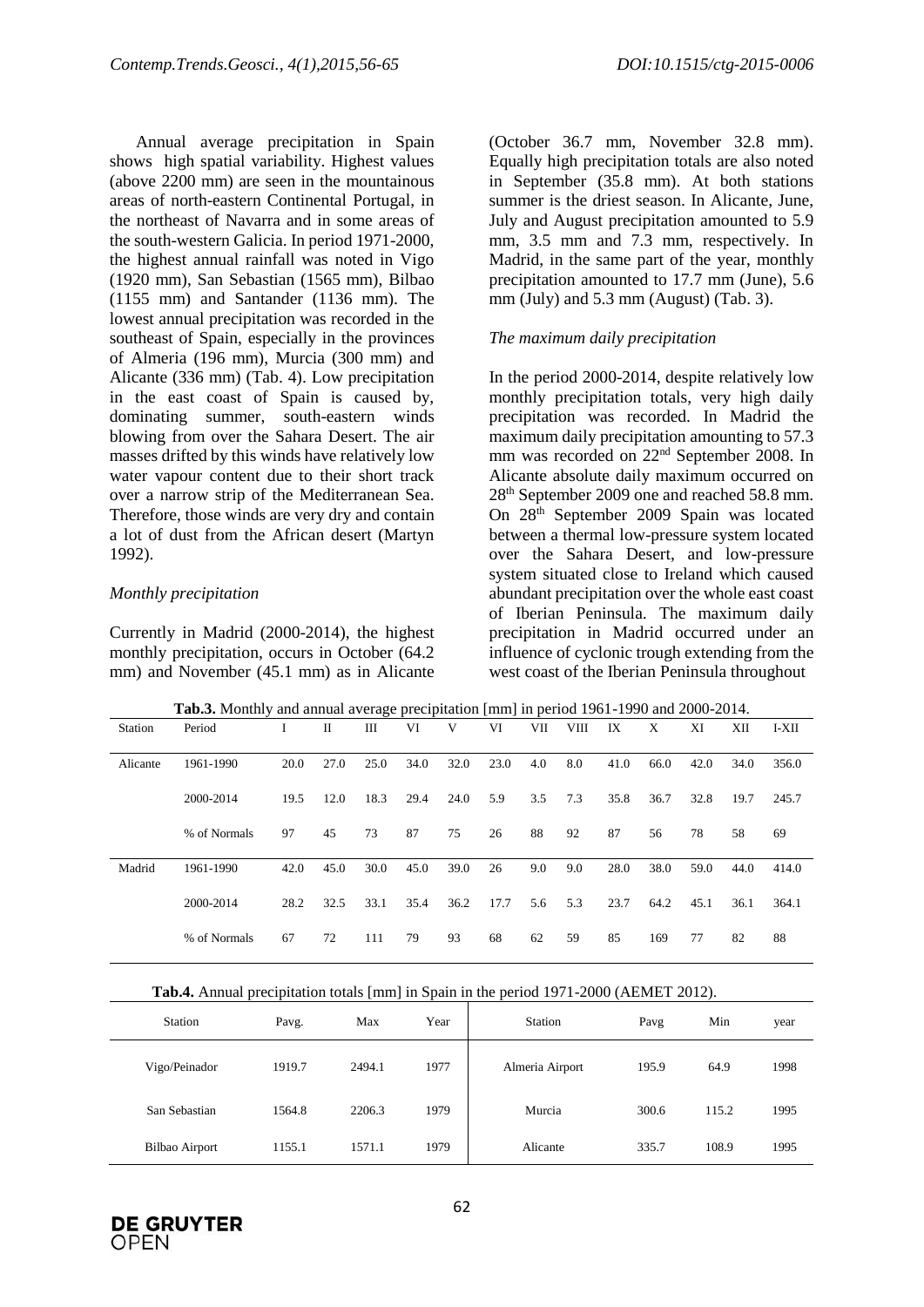the whole Mediterranean Sea. Although there was no clear low-pressure area on that day, the cyclonic trough caused abundant precipitation in Madrid. In years 1971-2000, the highest maximum daily precipitation (09-09 UTC by AEMET) occurred in Alicante on 30 September 1997, and amounted to 270.2 mm (AEMET 2012). This daily total exceeded the annual precipitation for the period 2000-2014. Furthermore, during the flooding of Valencia Province in October 1957 in Bejis (Valencia) the precipitation of 210 mm fell during 90 min. and 361 mm during 24 h (Linés Escardó 1970).

#### **Climate change in tendencies in Madrid and Alicante**

# *Air temperature*

The annual air temperature in the period 2000- 2014 was higher than in the reference period 1961-1990 (WMO 1996) by about 0.2°C in Alicante and 0.9°C in Madrid. This increase indicates warming of the climate of this area. It is noteworthy that contemporary winters (2000- 2014) are colder than those in the 1961-1990 period at both stations. In Alicante deviation of monthly temperature from CLINO normal reached about -0.2 in November, -0.3 in December , -0.4 in January and -0.8 in February. At the Madrid station air temperature in December, January and February is currently lower by about  $-0.4$ °C,  $-0.1$ °C and  $-0.3$ °C respectively (Tab. 1). The increase in annual temperature and simultaneous decrease in winter air temperature can be considered as a specifics manifestation of climate change at both stations. The character of changes in Spanish winter temperature is different than that observed in Central Europe, where this season is rapidly shortening in recent years (Czernecki and Miętus 2015).

# *Precipitation*

In the period 1961-1990 the annual total amounted to 356.0 mm in Alicante and 414.0 mm in Madrid. In the normal period of 1971- 2000 (AEMET 2012) annual precipitation was lower than earlier (1961-1990) and reached 335.7 mm in Alicante and 435.8 mm in Madrid On the southeastern coast of Spain, in the period 2000-2014, the annual precipitation is lower by about 110 mm comparing to the normal period of 1961-1990. In the interior of Iberian Peninsula, the annual precipitation is lower by about 49.9 mm in the period 2000-2014 than in 1961-1990. At both station a clear decrease in annual totals since 1961-1990 is visible, particularly in Alicante (Tab. 3).

# **Concluding remarks**

In this paper the contemporary climatic conditions of two meteorological stations were discussed. These stations are located in the central part of Spain (Madrid Barajas) and on the south-eastern coast (Alicante Elche). Three climatic elements were analysed – air temperature, relative humidity and precipitation – for years 2000-2014.

According to Kőppen climate classification from 1936, also known as the Kőppen-Geiger Classification System (AEMET 2012), the area of Madrid belongs to a group of Temperate Climate (type Csa) with dry (letter s) and hot summer (letter a) in with the average temperature in the hottest month exceeding 22°C. In turn, the Alicante has the climate of type B (dry climate) and sub-type BW (desert). Due to low annual precipitation, the climate of Alicante also falls into type BSk (cold desert) and semi-dry climate. The location of Madrid and Alicante results in different climatic conditions of these locations. The Madrid Barajas Airport is characterized by continental climate, whereas the station in Alicante have a mild marine one.

In the period of 2000-2014, annual average air temperature was lower by about 3.3°C in Madrid than in Alicante. In the continental climate of Madrid daily temperature range which vary in a wide extend from 9.8°C in January to 16.7°C in July. In contrast, the mild marine climate of Alicante is characterized by much lower daily temperature range reaching about  $8.9^{\circ}$ C –  $10.3^{\circ}$ C, in all months. In the period 2000-2014, relative humidity reached 33% in summer season and 77% in winter months in Madrid, while in Alicante it ranged from 60% to 66%. In Madrid, monthly average rainfalls are the highest in October and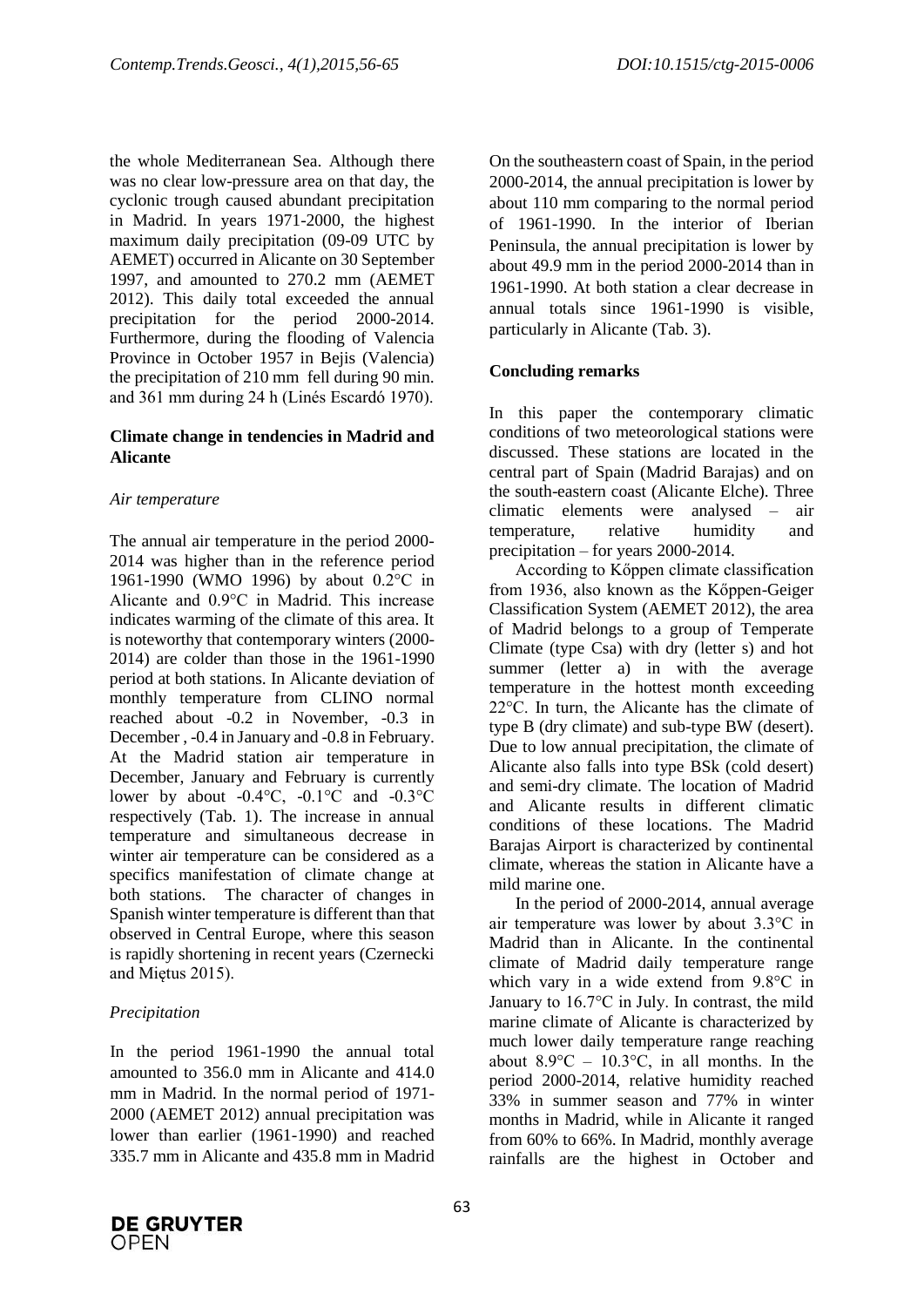November, while their biggest deficit occurs in July and August. In Alicante the highest monthly rainfalls were recorded in September, October and November and these totals were lower than analogues ones in Madrid. The lowest monthly precipitation is recorded in the summer season (Jun-Aug) particularly in Alicante. The south-east is the driest area in Spain, where annual average precipitation does not exceed 250 mm.

In the period 2000-2014, the annual average air temperature is higher by about 0.9°C in Madrid and 0.2°C in Alicante than it was in the years 1961-1990. It was found that in the contemporary period winters are cooler than in the earlier period of 1961-1990. Generally, monthly average air temperatures from November to February are currently higher than in years 1961-1990 at both stations. In majority of months the average precipitation, in the years 1961-1990 and 1971-2000 was higher than in 2000-2014. At Alicante station contemporary monthly rainfall are lower compared to the both normal periods 1961-1990 and 1971-2000. The highest annual precipitation was that for the period 1961-1990 and amounted to 356 mm in Alicante and 414 mm in Madrid. In the latter of the normal periods (1971-2000) annual precipitation amounted to 336 mm in Alicante and 436 mm in Madrid.

# **References**

- AEMET (2012) Atlas Climatico Ibérico-Iberian Climate Atlas, Agencia Estatal de Meteorologia (AEMET), Ministerio de Agricultura, Alimentación y Medio Ambiente, Instituto de Meteorologia de Portugal, NIPO: 281-12-006-X (in Portuguese, Spanish and English). (Website: accessed 2012 http://www.aemet.es/documentos/es/cono cermas/publicaciones/Atlasclimatologico/ Atlas.pdf).
- Braganza K., Karoly DJ., Arblaster JM. (2004) Diurnal temperature range as an index of global climate change during the twentieth century. Geophysical Research Letters (in print). 31, 13, DOI: 10.1029/2004GL019998.
- Brunet M., Jones P.D., Sigró J., Saladié O., Aguilar E., Moberg A., Della-Marta P.M., Lister D., Walther A., López D. (2007) Temporal and spatial temperature variability and change over Spain during 1850-2005. Journal of Geophysical Research: Atmospheres (1984-2012), 112 ,D12.
- Czernecki B., Miętus M. (2015) The thermal seasons variability in Poland, 1951-2010. Theoretical and Applied Climatology (in print).1, 13, DOI:10.1007/s00704-015- 1647-z.
- Del Rio S., Fraile R., Herrero L., Penas A. (2007) Analysis of recent trends in mean maximum and minimum temperatures in a region of the NW of Spain (Castilla y León). Theoretical and Applied Climatology. 90, 1-2, 1-12.
- Gallego M.C., García J.A., Vaquero J.M., Mateos V.L. (2006) Changes in frequency and intensity of daily precipitation over the Iberian Peninsula. Journal of Geophysical Research: Atmospheres (1984-2012). 111 ,D24.
- Goodess C.M., Palutikof J.P. (1998) Development of daily rainfall scenarios for southeast Spain using a circulation-type approach to downscaling. International Journal of Climatology. 18, 10, 1051-1083.
- Kenawy A.El., López-Moreno J.I., Vicente-Serrano S.M. (2012) Trend and variability of surface air temperature in northeastern Spain (1920-2006): Linkage to atmospheric circulation. Atmospheric Research. 106, 159-180.
- Klein Tank A.M.G., and Coauthors (2012) Daily dataset of 20th-century surface air temperature and precipitation series for the European Climate Assessment. International Journal of Climatology. 22, 1441-1453. (Database available on website: http://www.ecad.eu.)
- Linés Escardó A. (1970) The Climate of the Iberian Peninsula. [In:] Climate of Northern and Western Europe. Chapter 5 (ed. C.C. Wallén). World Survey of Climatology. Volume 5. Elsevier